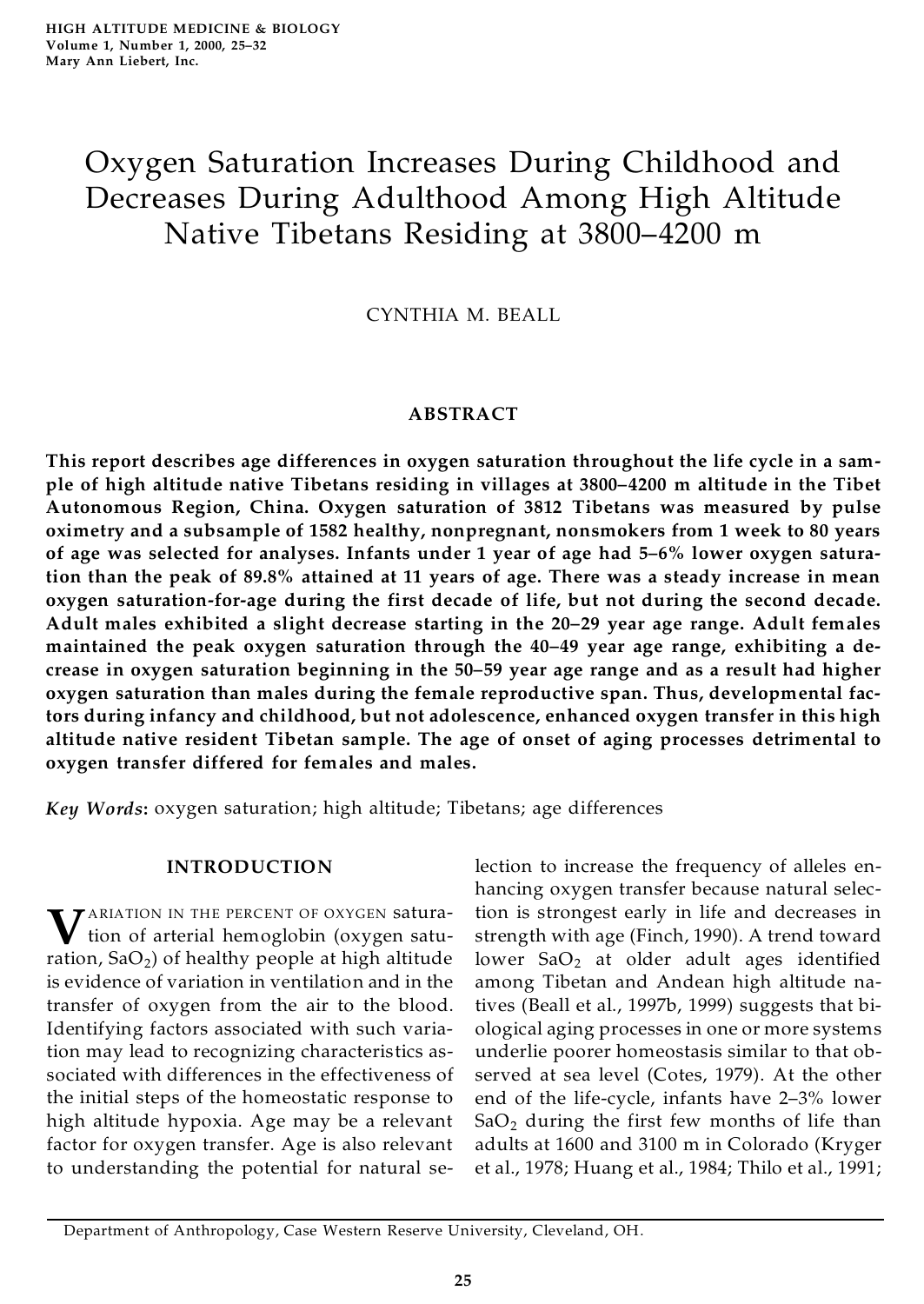Niermeyer et al., 1993). Similar findings were reported for Han Chinese infants at 3658 m in the Tibet Autonomous Region. However, Tibetan infants already had  $SaO<sub>2</sub>$  similar to that reported in another study of Tibetan adults at that altitude (Zhuang et al., 1993; Niermeyer et al., 1995). Those findings suggested that developmental phenomena underlie early increases in Sa $\mathrm{O}_2$  in some high altitude populations, but, not Tibetans. A possible reason for the difference is the long history of Tibetan residence at high altitude and the opportunity for natural selection to have acted to increase traits that enhance oxygen transfer early in life. In contrast, the Colorado and Han Chinese populations have migrated to high altitudes only in recent decades and natural selection has had little opportunity to act. However, those infant–adult comparisons are based on separate studies of infant and adults made by different investigators using different protocols for infants and adults. Information obtained using the same measurement technique over a wide age range would be required to address the hypothesis that Tibetan high altitude natives attain adult levels of Sa $O_2$  in the first few months  $\quad$ after birth.

This report provides cross-sectional information on oxygen saturation in a sample of 1582 Tibetan high altitude natives between one week and 80 years of age residing in villages between 3800 and 4200 m altitude in the Tibet Autonomous Region, China. Infants at this altitude had 5–6% lower  $CaO<sub>2</sub>$  than young adults and  $SaO<sub>2</sub>$  increased with age during the first 10 years of life. Among adults, a trend toward lower  $SaO<sub>2</sub>$  began in their twenties among males and in their fifties among females.

#### **MATERIALS AND METHODS**

Oxygen saturation of 3812 high altitude native resident Tibetans was measured with pulse oximetry from December 1997 through June 1998. The study participants ranged from one week to 95 years of age and lived in 14 rural villages at altitudes ranging from 3800–4200 m in Medrogungar, Lhundrup, and Benam counties, Tibet Autonomous Region, China. Tibetan research assistants collected data during visits to 905 households, 95% of those identified by local officials. Everyone encountered in each household was invited to participate in a survey that involved providing information on age, sex, pregnancy status, self-reported health status, self-reported symptoms of chronic obstructive lung disease, medications, and smoking behavior as well as measurement of oxygen saturation. About 63% of the household residents were contacted and 95% of those contacted agreed to participate (3812 of 4024). Sixty-eight percent of those who declined to participate were under 10 years of age.

Six villages were located at 3800 m, three villages at 3850 m, two villages at 4065 m, and three villages at 4200 m altitude. The proportion of people in four broad age ranges (under 10 years, 10–19 years, 20–49 years, and over 50 years of age) did not vary across the altitudes  $(\chi^2 = 13.3, df = 9, p > 0.05)$ . The proportion of males and females did not vary across the altitudes ( $\chi^2 = 7.8$ , *df* = 3, 0.10 > *p* > 0.05).

Age was reported in years. An individual is 1 year of age at birth in the Tibetan system, turns 2 years of age at the next Tibetan New Year, turns 3 years of age at the subsequent Tibetan New Year and so on. Thus Tibetan ages average 18 months higher than Western ages. One year was subtracted from an individual's reported age to obtain Western age in elapsed years since birth. Age was confirmed using the reported animal year of birth translated into the corresponding Western calendar year. In rural Tibet, an individual's animal year has more cultural meaning than his chronological age and is an important datum to remember. Therefore, animal year took precedence when there was a discrepancy between the two forms of age estimation. Parents were asked to recall the month of birth of infants under 2 years of age and the week of birth of infants under 2 months of age.

A Criticare model 503 pulse oximeter (Waukesha, WI) was used to measure pulse oximetry on the right forefinger of individuals 8 years of age and older using a finger sensor and on the right big toe of children under 8 years of age using a multisite sensor. Adequate perfusion to the hand or foot was ensured by placing it on a hand warmer for a few minutes while the questionnaire was administered prior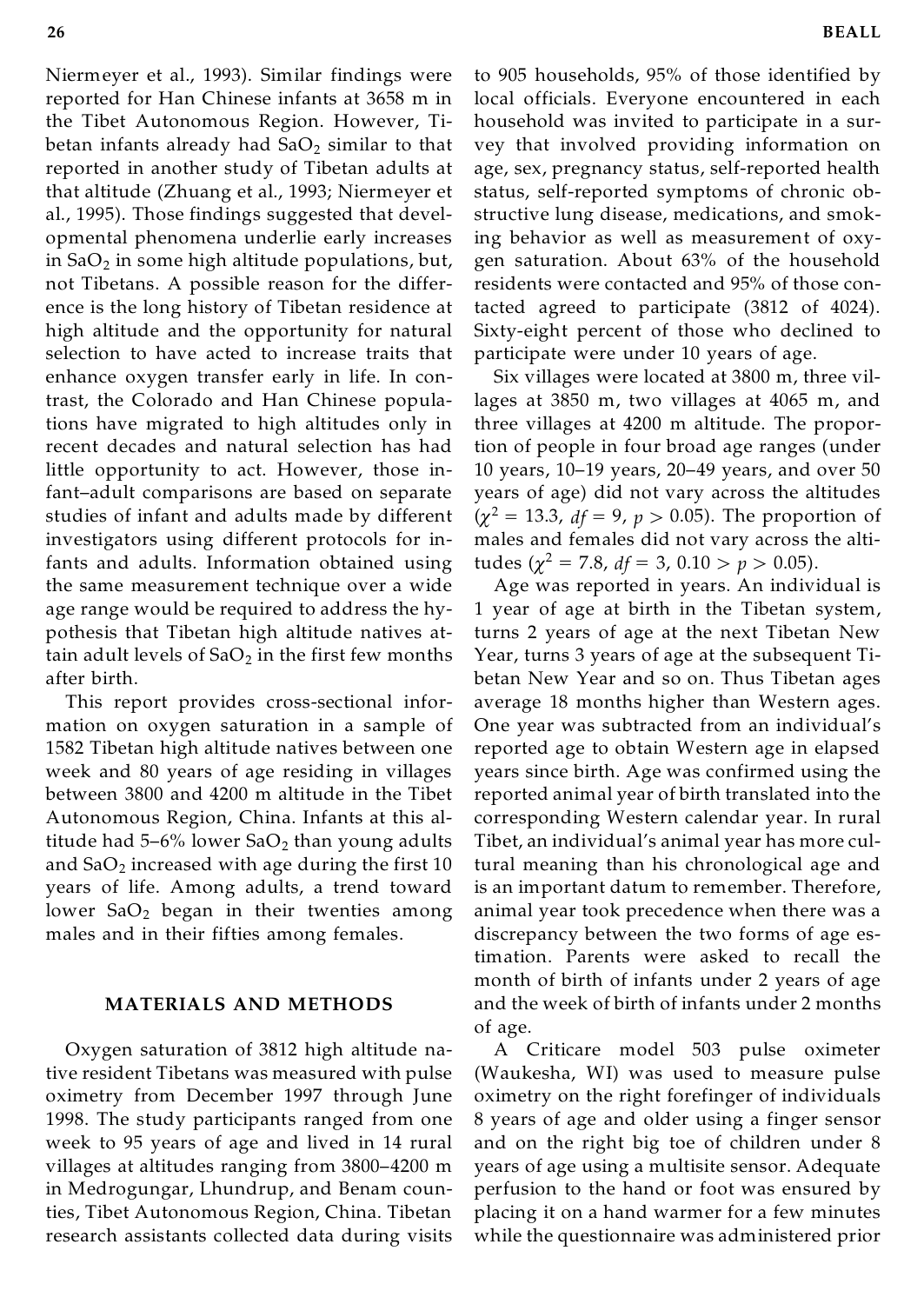to the measurement and allowing it to remain there throughout the measurement. Individu als sat quietly for about 5 min before the measurements began and sat silently during the measurements. After placing the sensor on the finger or toe, the research assistant waited until a reading registered on the oximeter display, waited another 10–15 sec to verify a steady signal, and then began recording  $SaO<sub>2</sub>$  and pulse using the Criticare model 550 printer module programmed to record every 10 sec. Six observations were recorded and their average was used as the individual's  $SaO<sub>2</sub>$  as in previous studies (Beall et al., 1992, 1994, 1997a, 1999; Beall and Goldstein, 1990). The repeatability of the  $SaO<sub>2</sub>$  measurements was evaluated by remeasuring 65 people and calculating the average difference between the two measurements on different days (Bland and Altman, 1986). The average difference was  $0.33 \pm 3.7\%$  SD  $(n = 65)$ . This value is slightly lower than the value of  $1.0 \pm 0.6\%$  obtained in another study of high altitude native Tibetans that reported familial patterning of  $SaO<sub>2</sub>$  consistent with a Mendelian pattern of inheritance (Beall et al., 1997b).

Health status was evaluated by the individual's own report. Interviewers asked two general questions about the study paticipant's health and current medications. They subsequently asked specific questions about cough, phlegm production, and breathlessness. Individuals reporting any of those symptoms were asked about the time of day, occurrence throughout the day, seasonality, and persistence of the symptoms. Adult household mem bers answered on behalf of young children and infants. Smoking status was established by asking if the individual smoked and if so, how many cigarettes per day. Pregnancy status was established by asking each woman if she was pregnant.

Table 1 summarizes the criteria involved in selecting a healthy subsample of individuals from the sample of 3812 with  $SaO<sub>2</sub>$  measurements. Nine individuals with oxygen saturation more than three standard deviations below the mean were excluded. 1068 people reporting poor health or a chronic illness that might impair oxygen saturation (such as lung or heart disease, tuberculosis) were excluded as were 1168 who reported themselves as healthy yet also reported temporary  $(<$ 3 months' duration) symptoms of chronic obstructive pulmonary disease such as cough or breathlessness. Seven pregnant women who remained in the healthy subsample were also excluded along with two women for whom pregnancy status was not determined. Seventyeight cigarette smokers were excluded. The sample of healthy people remaining for analyses was 1582. There were 675 males and 907 females with an average age of 18 years ranging from a low of 1 week to a high of 80 years.

Means and standard errors of the mean (SEM) are reported. The effects of age and sex on  $SaO<sub>2</sub>$  are evaluated using a general linear model.

| Characteristic                                                        | Number of people<br>excluded on<br>the basis of<br>this criterion | Mean $\pm$ SEM of<br>$SaO2$ of<br>remaining sample | Number of people<br>remaining<br>in sample |
|-----------------------------------------------------------------------|-------------------------------------------------------------------|----------------------------------------------------|--------------------------------------------|
| Total sample                                                          |                                                                   | $88.2 \pm 0.03$                                    | 3,812                                      |
| $SaO2 > 3 SD$ from mean                                               | 9                                                                 | $88.3 \pm 0.03$                                    | 3,803                                      |
| Self-reported illness                                                 | 1068                                                              | $88.5 \pm 0.02$                                    | 2,835                                      |
| Self-reported COPD symptoms,<br>not excluded by above criteria        | 1168                                                              | $88.8 \pm 0.04$                                    | 1,667                                      |
| Pregnant, not excluded by<br>above criteria                           | 7                                                                 | $88.8 \pm 0.04$                                    | 1,660                                      |
| No information on pregnancy status,<br>not excluded by above criteria | 2                                                                 | $88.8 \pm 0.04$                                    | 1,658                                      |
| Cigarette smoker, not excluded by<br>above criteria                   | 78                                                                | $88.8 \pm 0.05$                                    | 1,582                                      |

TABLE 1. SELECTION CRITERIA APPLIED TO IDENTIFY THE HEALTHY SUBSAMPLE FOR ANALYSIS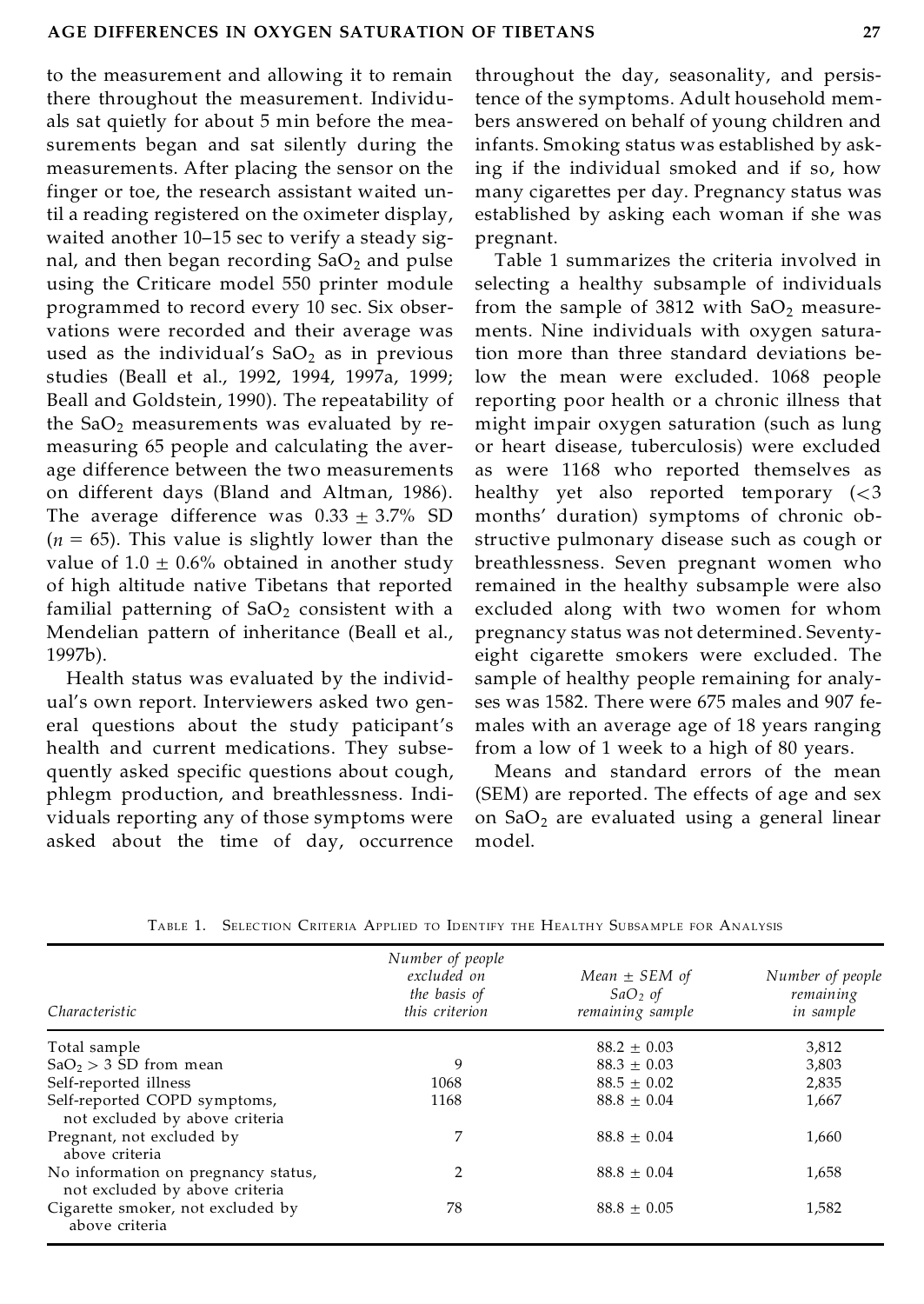## **RESULTS**

Figure 1 is a scatterplot of  $SaO<sub>2</sub>$  with age for the total sample of 1582 healthy, nonpregnant, nonsmokers. The superimposed curve is a locally weighted linear regression. A trend toward higher values in the first decade of life is nonsmokers. The superimposed curve is a locally weighted linear regression. A trend toward higher values in the first decade of life is  $\frac{1}{8}$  followed by a trend toward lower values in subsequent decades. There are scattered low values in the 70s and scattered high values in the high 90s throughout the age range. The average saturation for the total sample was 88.8  $\pm$ 0.05% with a range from 66.8 to 99.0%.

Figure 2 presents the mean  $\pm$  SEM of SaO<sub>2</sub> in 1-year increments for the 1063 study participants under 20 years of age. The standard error decreased markedly after 2 years of age. The mean  $SaO<sub>2</sub>$  of the 43 infants under 1 year of age was  $83.6 \pm 0.14\%$  with a range from 68.3 to 96.3%. A mean SaO<sub>2</sub> of 89.3  $\pm$  0.38% with a range from 83.2 to 96% was achieved at 11 years of age. From 11 through 19 years of age there were minor fluctuations of less than 0.6% in the mean values, but, no trend toward higher means at older ages. The average  $SaO<sub>2</sub>$  of males in this age range was  $88.5 \pm 0.09\%$  ( $n = 503$ ). The average  $SaO<sub>2</sub>$  of females in this age range was  $88.6 \pm 0.09\%$  ( $n = 560$ ).

Figure 3 presents the mean  $SaO<sub>2</sub>$  for 10 year age groups throughout the age range and illustrates a slight decrease in mean saturation starting in the 20–29 year age group. The mean SaO<sub>2</sub> difference between decades was small in



**FIG. 2.** Mean  $\pm$  SEM SaO<sub>2</sub> for 1-year age groups from 1 to 19 years of age.

the 10–49 year age range. The difference between the means of the 10–19 year age range and the 40–49 year range was just 0.6%. The age differences increase with age. The mean  $SaO<sub>2</sub>$  of those in their fifties was 1.2% lower than the preceding decade and, in turn, the mean of those in their sixties was 1.5% lower than during the preceding decade. The reversal of this trend in the form of the 2.6% higher mean  $SaO<sub>2</sub>$ among the 11 people 70–80 years of age suggests that individuals with higher  $SaO<sub>2</sub>$  may have substantially higher survival rates. Males had lower  $SaO<sub>2</sub>$  than females in the age range above 20 years. The average  $SaO<sub>2</sub>$  of males in this age range was  $88.2 \pm 0.15\%$  ( $n = 171$ ). The



FIG. 1. Scatterplot of SaO<sub>2</sub> with age for the total sample.



**FIG. 3.** Mean  $\pm$  SEM SaO<sub>2</sub> for 10-year age groups from  $0-9$  to  $70+$  years of age.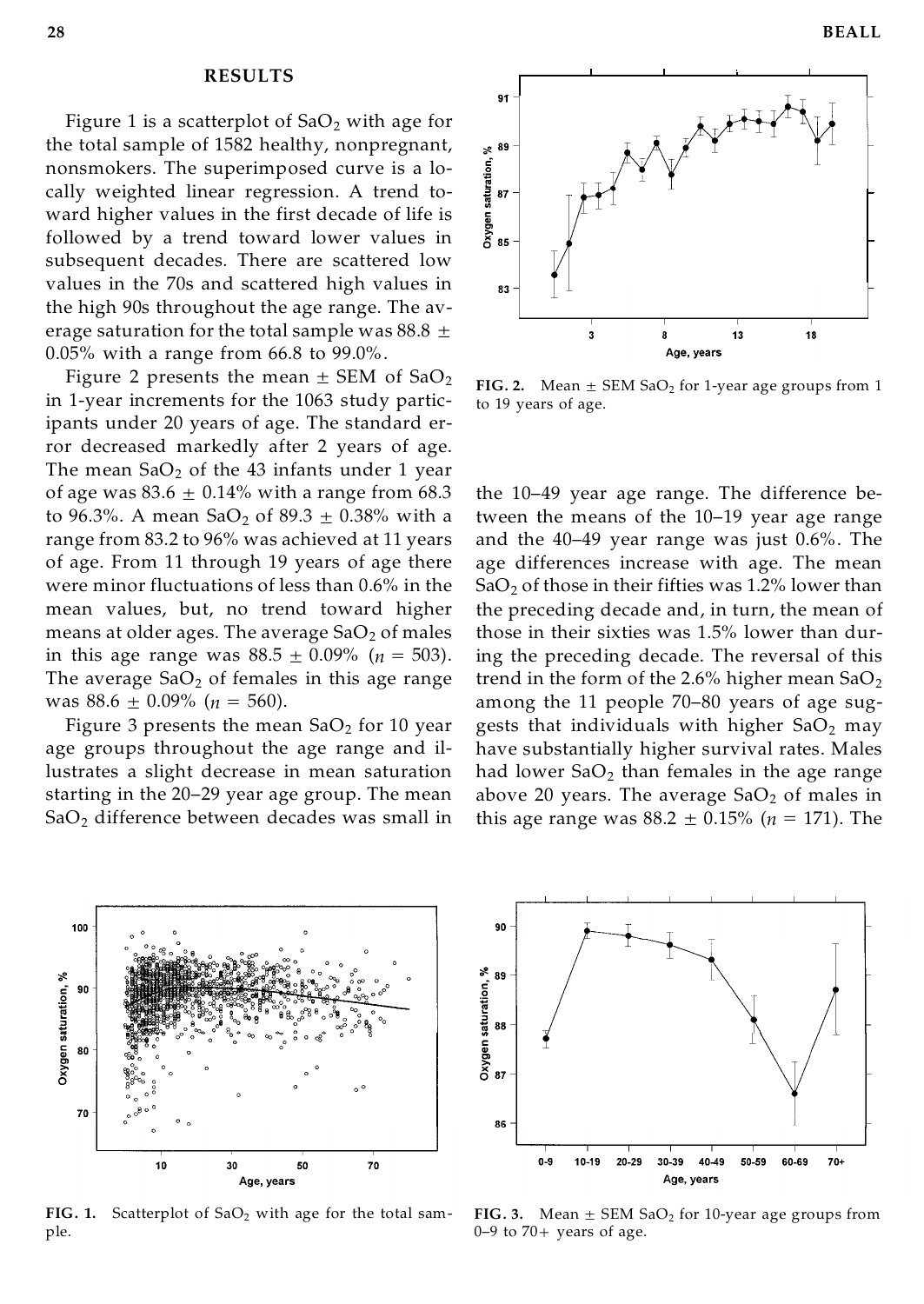#### **AGE DIFFERENCES IN OXYGEN SATURATION OF TIBETANS 29**

|  |  |  |  |  |  |  |  | TABLE 2. RESULTS OF THE GENERAL LINEAR MODEL PROCEDURE TESTING FOR THE EFFECTS OF SEX AND AGE ON SAO2 |
|--|--|--|--|--|--|--|--|-------------------------------------------------------------------------------------------------------|
|--|--|--|--|--|--|--|--|-------------------------------------------------------------------------------------------------------|

| Source                       | Sum of<br>squares | df   | Mean<br>square | F         | Sig. |
|------------------------------|-------------------|------|----------------|-----------|------|
| Corrected model              | 2885.026          |      | 412.147        | 27.256    | .000 |
| Intercept                    | 1389709.009       |      | 1389709.009    | 91904.357 | .000 |
| Sex                          | 133.201           |      | 133.201        | 8.809     | .003 |
| Age                          | 1616.305          |      | 1616.305       | 106.890   | .000 |
|                              | 1096.946          |      | 1096.946       | 72.543    | .000 |
| $\rm{Age}^2$<br>$\rm{Age}^3$ | 703.736           |      | 703.736        | 46.540    | .000 |
| Sex * Age                    | 77.076            |      | 77.076         | 5.097     | .024 |
| Sex * Age <sup>2</sup>       | 11.526            |      | 11.526         | .762      | .383 |
| Sex * Age <sup>3</sup>       | 5.717E-02         |      | 5.717E-02      | .004      | .951 |
| Error                        | 23785.731         | 1573 | 15.121         |           |      |
| Total                        | 12479323.778      | 1581 |                |           |      |
| Corrected total              | 26670.756         | 1580 |                |           |      |

average  $SaO<sub>2</sub>$  of females in this age range was  $89.6 \pm 0.10\%$  ( $n = 347$ ).

Table 2 presents the results of an analysis testing for the effects of sex while controlling for age, age,<sup>2</sup> and age<sup>3</sup> and their interactions with sex. Those factors accounted for about 11% of the total variance and there was a significant interaction between age and sex. Figure 4 illustrates that females had higher  $SaO<sub>2</sub>$ from the age of 10–19 years through 40–49 years. The mean  $SaO<sub>2</sub>$  of females varied little in that age range coinciding with the female reproductive span.  $SaO<sub>2</sub>$  of females began to decline in the 50–59 year age range. In contrast, males exhibited no plateau and small age decrements in mean  $SaO<sub>2</sub>$  began in the 20-29 year age range.



FIG. 4. Sex differences in mean  $SaO<sub>2</sub>$  for 10-year age groups from  $0-9$  to  $70+$  years of age.

The 14 villages were located at 4 altitudes and there was a trend toward lower  $SaO<sub>2</sub>$  at high altitude. The age and sex differences just described for the total sample were observed in the subsamples at the various altitudes. Table 3 reports that the average in the 0–9 year age range at 3800 m was 89.3% as compared with 85.5% at 4200 m. The increase in  $SaO<sub>2</sub>$  during the first decade of life occurred at all the altitudes. The average  $SaO_2$  for the 10–19 year age range as compared with the 0–9 year range was 1.6% higher at 3800 m and 3.2% higher at 4200 m. Adult females in the 20–49 year age range had higher  $SaO<sub>2</sub>$  than adult males at all the altitudes.

#### **DISCUSSION**

Peak  $SaO<sub>2</sub>$  values were attained at 11 years of age after increasing from the first year of life. The peak value was essentially maintained through their forties and then declined markedly through their fifties and sixties. Adult females maintained a higher  $SaO<sub>2</sub>$  and started to exhibit age differences at a later age than males. The result was higher  $SaO<sub>2</sub>$  of adult females.

Pulse oximetry is a noninvasive measure of  $SaO<sub>2</sub>$  that substitutes for direct, invasive analyses of arterial blood gases. The pulse oximeter used in this study has been validated against invasive measures and found to be accurate and precise across the range of values reported (Severinghaus and Naifeh, 1987; Nickerson et al., 1988; Hannhart et al., 1991). Several poten-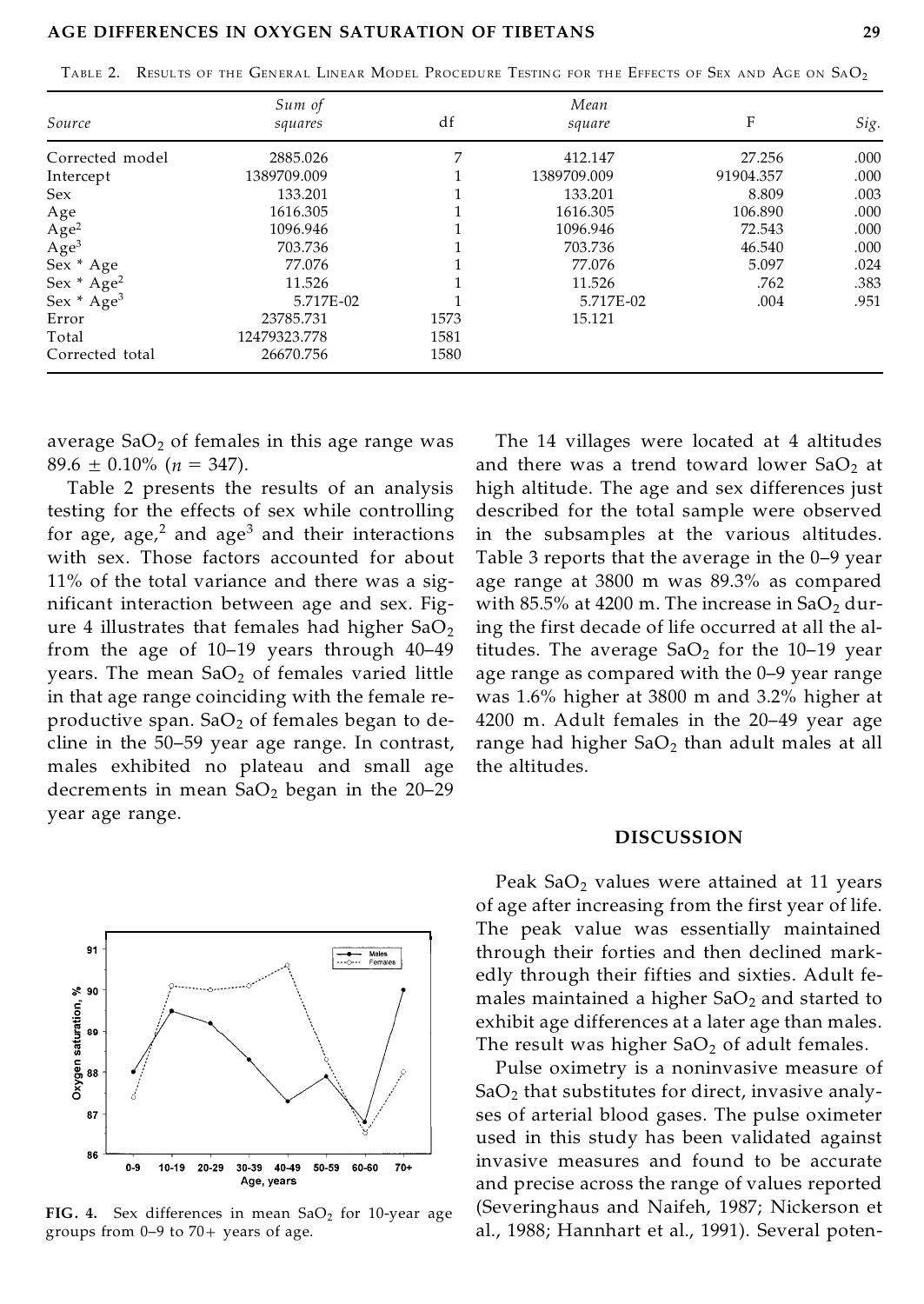| Altitude<br>(m) | N   | Mean $SaO2 in$<br>the 0-9 year age<br>range<br>(%) | Mean SaO <sub>2</sub><br>elevation in the<br>$10-19$ year age<br>range compared<br>with the $0-9$<br>year age range<br>(% ) | Mean SaO <sub>2</sub> in<br>the $20-49$ year<br>age range<br>(% ) | Mean SaO <sub>2</sub><br>elevation<br>among females<br>compared with<br>males in the<br>20-49 year age<br>range $(\%)$ |
|-----------------|-----|----------------------------------------------------|-----------------------------------------------------------------------------------------------------------------------------|-------------------------------------------------------------------|------------------------------------------------------------------------------------------------------------------------|
| 3800            | 735 | 89.3                                               | 1.6                                                                                                                         | 90.2                                                              | 1.5                                                                                                                    |
| 3850            | 422 | 86.7                                               | 2.2                                                                                                                         | 89.2                                                              | 1.7                                                                                                                    |
| 4065            | 126 | 86.9                                               | 3.4                                                                                                                         | 88.7                                                              | 3.3                                                                                                                    |
| 4200            | 294 | 85.5                                               | 3.2                                                                                                                         | 88.9                                                              | 1.0                                                                                                                    |

TABLE 3. AGE AND SEX EFFECTS ON MEAN SAO<sub>2</sub> AT DIFFERENT ALTITUDES

tial sources of confounding were controlled by excluding some types of individuals from analyses. Pulmonary or cardiovascular disease might decrease oxygen saturation. Therefore, the sample for analysis was limited to people who reported themselves to be healthy, did not report illnesses that might impair oxygen transfer, and did not report symptoms of chronic obstructive pulmonary disease. Individuals who reported generally poor health or an oxygentransfer impairing disease had an average  $SaO<sub>2</sub>$ of 87.6  $\pm$  0.06% ( $n = 970$ ) that was lower than the averages of 89.9 and 89.8% in the 10–19 and 20–29 year age groups. Individuals who reported temporary (less than 3 months in duration) symptoms of chronic obstructive pulmonary disease such as cough or phlegm had an average  $SaO_2$  of  $88.2 \pm 0.05\%$  ( $n = 1,168$ ). Thus, poor health was associated with lower Sa $\mathrm{O}_2$  in this sample. high altitude pregnancy is  $$ associated with higher  $SaO<sub>2</sub>$  caused by progesterone mediated increase in ventilation (Moore et al., 1987). The 29 pregnant women who were excluded from analyses had an average SaO<sub>2</sub> of 90.7  $\pm$  0.6%. Cigarette smoking might impair lung function and decrease Sa $\mathrm{O}_2$ . However, smoking also increases carboxyhemoglobin concentration, which the pulse oximeter does not distinguish from oxyhemoglobin. Thus, smokers may have falsely elevated  $SoO<sub>2</sub>$  readings. The 78 cigarette smokers had an average  $SaO<sub>2</sub>$  of 89.0  $\pm$  0.2%.

The age differences found in this study were not consistent with the age difference found when comparing a study of a small sample of Tibetan infants with a study of a sample of Tibetan adults measured at 3658 m (Zhuang et al., 1993; Niermeyer et al., 1995). From the first week to the fourth month of life, those infants

had  $SaO<sub>2</sub>$  values no different from adult males at the same altitude of 3658 m. The contrast between the findings of the present study and the previous study could be methodological. The earlier studies used different protocols to obtain the  $SaO<sub>2</sub>$  measurements of infants and those of adults. However, the contrast between the two sets of finding may be substantive. For example, the higher altitudes of the present study were more stressful and may have elicited a different response from infants and children. A larger sample including a wide age range at 3658 m would be required to evaluate that hypothesis.

The findings of the present study identify two age-related phenomena during the first decade of life that point to the influence of developmental events on  $SaO<sub>2</sub>$ . One was the sharp decrease in variance after 2 years of age. It was not due to deaths of infants with low  $SaO<sub>2</sub>$ . All 15 infants under 2 years of age with  $SaO<sub>2</sub>$  below 80% remained alive in the summer of 1999, 1 year after the survey. Instead, the smaller variance suggests that all surviving infants had finally passed through some developmental stage that results in higher  $SaO<sub>2</sub>$ . The high early variance may be due to differences in the age at attaining that developmental stage and thus a heterogeneous group of infants at the younger ages. There are no relevant data on this age range to suggest what the developmental stage might be. The other age-related phenomenon was the steady increase in  $SaO_2$  from year to year until around the age of eleven. That suggests that some progressive childhood developmental phenomenon influence  $SaO<sub>2</sub>$ , although again there are no data on factors such as ventilation for most of this age range. The stability of  $SaO<sub>2</sub>$ through adolescence is consistent with previous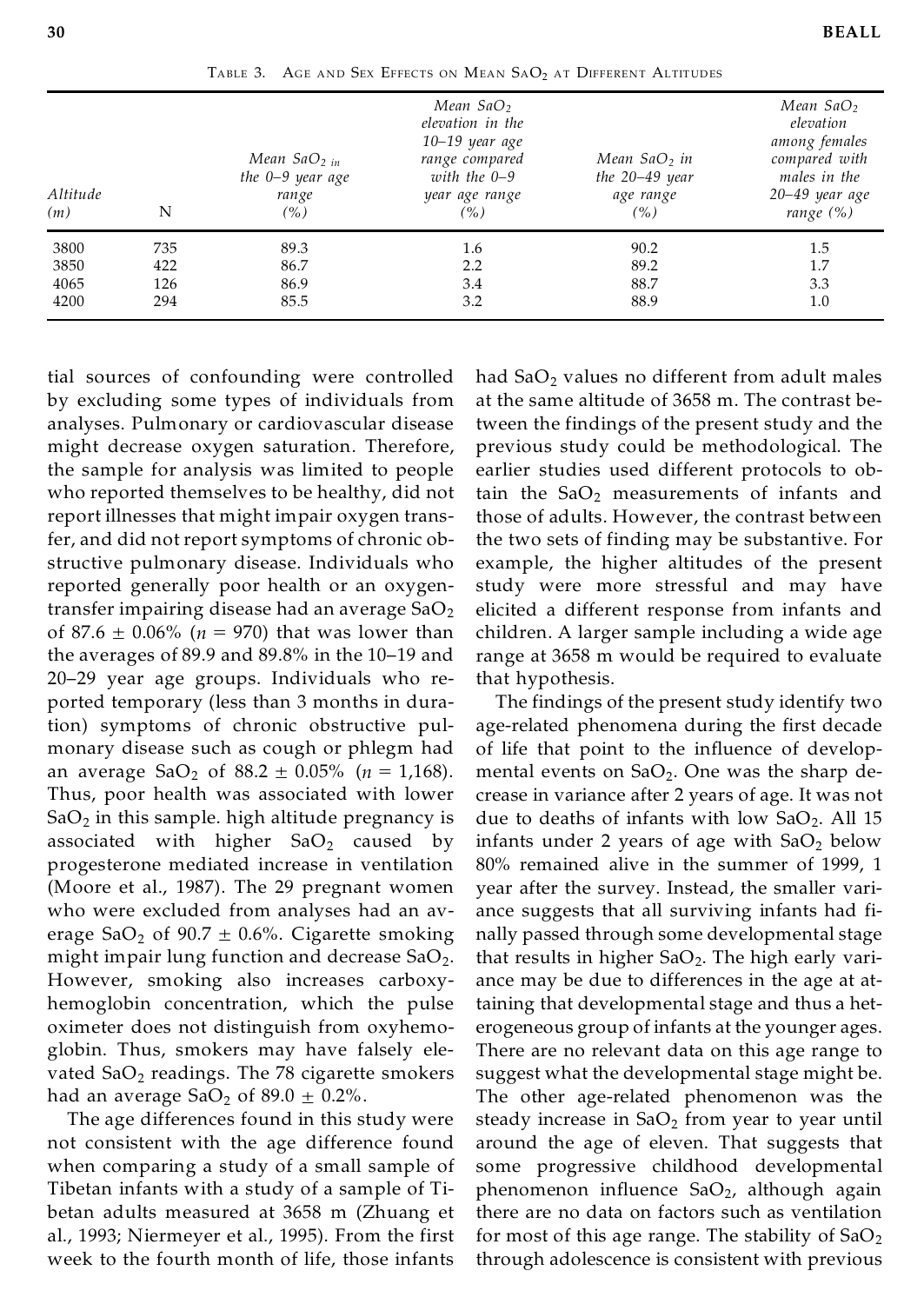studies of Tibetan and Andean samples (Beall et al., 1997b, 1999).

A plateau of  $SaO<sub>2</sub>$  was maintained throughout the adult reproductive period in this sam ple and was more steadily maintained among females than males. The finding of higher female  $SaO<sub>2</sub>$  and sex differences in the age-related changes are distinctive of the present study. Females in another Tibetan sample had very slightly but not significantly higher  $SaO<sub>2</sub>$ (Beall et al., 1997b). The larger sample size and greater statistical power of the present study may explain why the sex difference was detected. Recalculating the adult sex differences for individuals 20–49 years of age from several published Tibetan samples reveals that adult females had about 1% higher  $SaO<sub>2</sub>$  at 3939 and 4545 m, but 0.4% lower SaO<sub>2</sub> at  $\sim$ 5000 m where both males and females had very low  $SaO<sub>2</sub>$  (recalculated from samples reported in Beall and Goldstein, 1990). In contrast, adult females in an Andean Aymara sample had lower  $SaO<sub>2</sub>$ than males (Beall et al., 1999). An explanatory mechanism for higher  $SaO<sub>2</sub>$  of Tibetan females and lower  $SaO<sub>2</sub>$  of Andean females, relative to males, is not apparent. Ventilation and hemoglobin concentration are lower, not higher, among females in this age range in both Tibetan and Andean samples (Beall et al., 1997b). However, ventilation as a function of metabolic rate and their simultaneous influence on  $SaO<sub>2</sub>$  have not been examined. The absence of an adolescent growth spurt of  $SaO<sub>2</sub>$  and the population contrasts in the adult sex differences argue against a simple hormonal explanation for the sex differences. There is potential for women to experience intermittent progesterone-mediated increases in ventilation and perhaps  $CaO<sub>2</sub>$ during the luteal phase of the menstrual cycle. Some of the women in the sample were surely experiencing this progesterone peak. However, that seems unlikely to account for the higher  $SoO<sub>2</sub>$  of reproductive age Tibetan women relative to men. That is because some of the Andean women would have been experiencing the same progesterone stimulus to breathe yet they had lower  $CaO<sub>2</sub>$  relative to men. Information on progesterone levels and ventilatory response to progesterone would be required to explore this possibility further. Whatever the mechanism, from an evolutionary perspective it is noteworthy that the present study found

that the mean  $SaO<sub>2</sub>$  was better maintained during the female reproductive span, which is shorter and more circumscribed than the male reproductive span.

This study was consistent with others reporting lower  $SaO<sub>2</sub>$  at older ages during adulthood at high altitude (Beall and Goldstein, 1990; Beall et al., 1992, 1997, 1999) and sea level (Cotes, 1979). The progressively larger age differences in mean  $SaO<sub>2</sub>$  at older adult ages and the larger standard errors observed in the present study reflect progressively larger standard deviations that are characteristic of many biological aging processes (Comfort, 1979). The standard deviations increased from 3.0% in the 20- to 29-year age range to 4.4% in the 60- to 69-year age range. The larger variance at older ages is usually interpreted as reflecting individual variation in the systems that are failing and causing the deterioration of homeostasis.

The present study identifies two life-cycle stages of particular interest for future studies of ongoing evolution in this population: the first decade of life and the female reproductive span. Natural selection is most powerful when acting on variation expressed early in life rather than late because progressively fewer individuals remain alive at older ages (Finch, 1990). Natural selection can also be powerful when acting during the reproductive span because differential fertility is one means (along with differential survival) of effecting evolutionary change. For natural selection to operate on traits that increase  $SaO<sub>2</sub>$ , some of the variation in  $SaO<sub>2</sub>$  must have a genetic basis. Previous studies provided evidence for a genetic basis to  $SoO<sub>2</sub>$  among Tibetans. Significant heritability  $(h<sup>2</sup>)$  of SaO<sub>2</sub> and an autosomal dominant major gene for 5–6% higher  $SaO<sub>2</sub>$  were reported in two different samples (Beall et al., 1994, 1997b).

#### **CONCLUSION**

The present study of 1582 healthy high altitude native Tibetans residing in villages at altitudes from 3800 to 4200 m found an age-related increase in  $SaO<sub>2</sub>$  during the first decade of life from an average of 83.6% during the first year to an average of 89.8% at 11 years of age. There was no adolescent increase in  $SaO<sub>2</sub>$ .